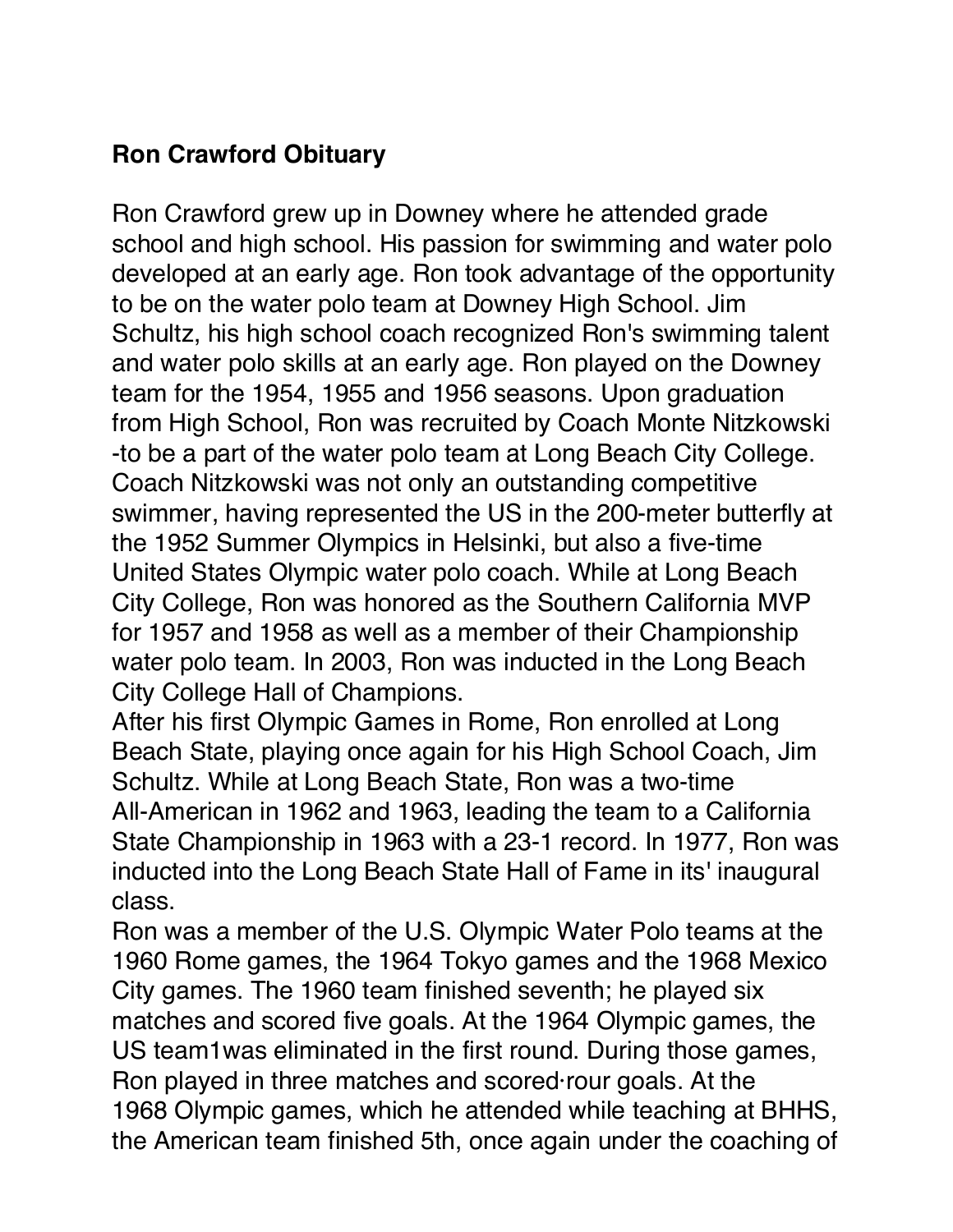Monte Nitzkowski. Ron played in all eight matches but did not score a goal.

In addition to All-America and Olympic honors, Ron was a ninetime AAU All-America and a three-time Pan American Games Participant including a gold medal at the 1959 Pan American Games in Chicago, a silver medal at the 1963 Pan American games in Sao Paulo, Brazil and a gold medal winner at the 1967 Pan American games in Winnipeg, Canada. Ron also coached the Silver medal winning team at the Maccabiah Games. In 1977, Ron was inducted into the USA Water Polo Hall of Fame, and in 1983 became the first American water polo player to be inducted into the International Water Polo Hall of Fame.

Ron's love of the water extended all the way to the ocean. In 1962, he became a Los Angeles County Re-Current Lifeguard and served in that capacity until 2003. During those years as a lifeguard, Ron spent over 20 years as Coordinator of the Junior Lifeguard Program and Director of the International Surf Festival. He also served in the army from 1964-1965.

In 1966, Ron was hired as a teacher and water polo coach at Beverly. He remained at Beverly as both a teacher and a water polo coach until he retired in 2001. Over those years he coached teams to numerous league championships and impacted the lives of countless athletes.

Ron passed away at the age of 76 on December 20, 2016. Ron is survived by his wife Lynn, son Matt (Stacie), daughter Kelli Grant (Doug), step-children Catherine Weaver-Lee (Terry), Caryn Orrell (Jeffrey), Terry Weaver (Shawna), sister Judy

Thompson, niece Heidi White (Steve), seven grandchildren: Kyle, Chelsea, Savannah, Karlie, Kelsie, Courtney and Allison and two grandnieces: Skylar and Taylor.